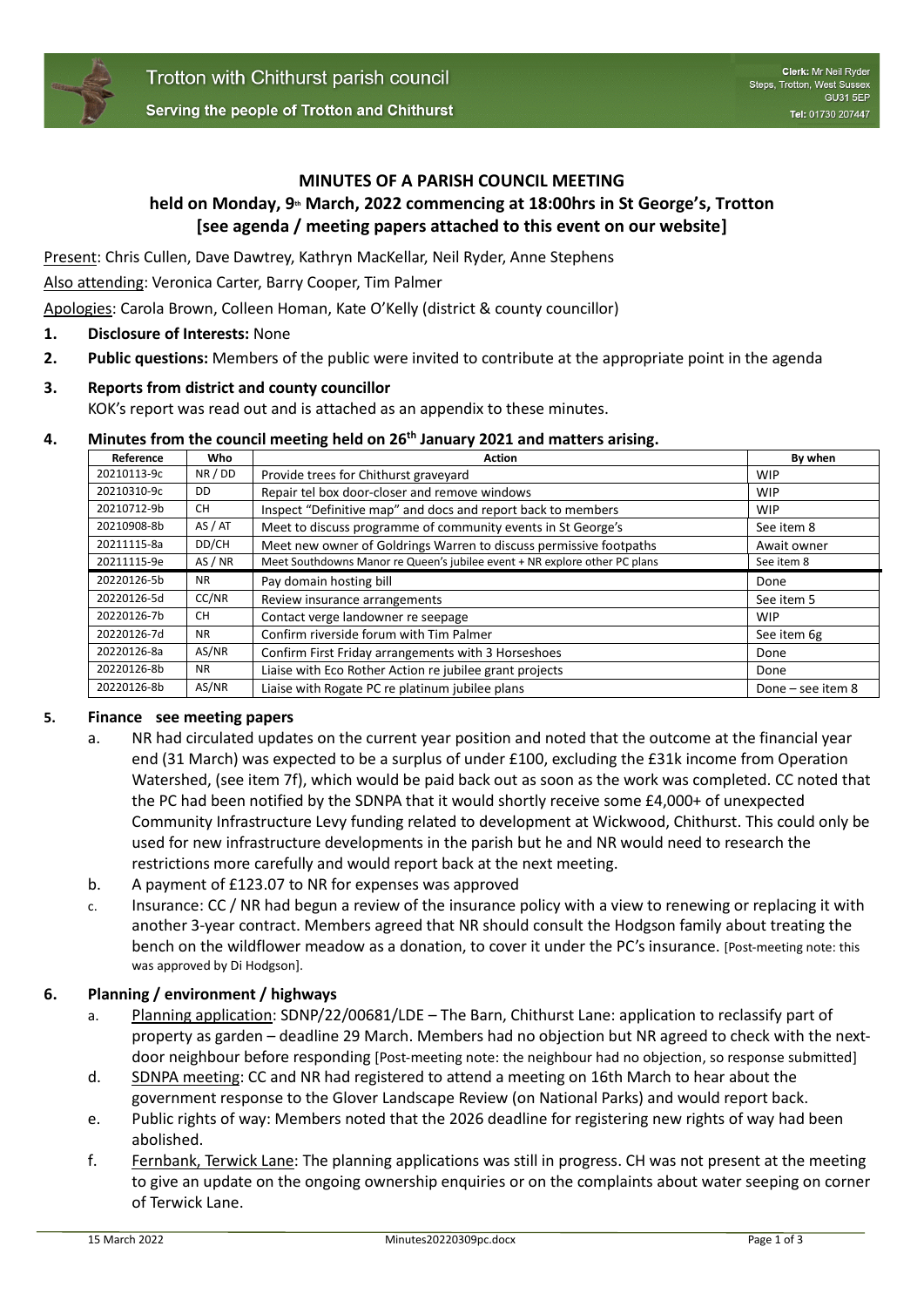- g. River Rother maintenance: Tim Palmer of Wembridge House, Chithurst had agreed to act as the liaison between a group of riparian owners in the parish and similar groups in neighbouring parishes as well as the Environment Agency. TP was already in touch with the Stedham group (who initiated the groups), and reported that he the sluice at Stedham Mill had failed, which would result in a drop of the river level upstream, although this was not expected to be a problem. TP was still learning about the illegal discharges at Harting and about other matters. VC (on behalf of the Eco Rother Group said she was looking for a small amount of funding to monitor the river and agreed to provide a formal request to the PC for this.
- h. Climate crisis: KM had circulated notes and slides on the recent meeting. VC asked for information about the PC's ownership of the strip of land in front of the flats in Mill Lane West, as this might be suitable for an electric vehicle charging point. [Post-meeting note: NR has sent this to VC]
- i. Tree preservation survey: This had been suggested by the Eco-Rother Group following the recent felling of a line of mature trees close to the A272 in Rogate parish. NR agreed to ask Rogate to let him know the outcome of enquiries about this.

# **7. Events:**

- a. Alternative events to make up for loss of fete: AS reported that the churchwardens at St George's had arranged a fund-raising dinner at Southdowns Manor on 11th May. This was to be an invitation-only, not a community-based event, so members did not feel they needed to plan more events for church funds.
- b. First Friday plans: AS agreed to arrange the April event at Aylings and to discuss a possible event at the Elsted Inn for May.
- c. Queen's platinum jubilee (3rd 5th June 2022): Members agreed to co-operate with Rogate PC arrangements rather than to plan separate events. AS and KM agreed to join the organising committee and report back. It was also agreed that the June First Friday should be held in the marquee at Rogate. Members also agreed to NR's proposal to buy 10 jubilee lamp-post signs from the Royal British Legion for £50 (plus delivery).
- d. Defib training: VC agreed to check costs for a proposed training session.

# **8. Information for councillors that are considered urgent or to be included on future agenda.**

# **9. Date of next meetings:**

- a. 6  $6<sup>th</sup>$  May: Annual parish meeting @ Elsted Inn (if First Friday agreed)
	- b. 11<sup>th</sup> May Parish Council AGM and meeting (venue TBD)

| Reference   | Who       | <b>Action</b>                                                      | By when                       |
|-------------|-----------|--------------------------------------------------------------------|-------------------------------|
| 20210113-9c | NR / DD   | Provide trees for Chithurst graveyard                              | <b>WIP</b>                    |
| 20210310-9c | <b>DD</b> | Repair tel box door-closer and remove windows                      | <b>WIP</b>                    |
| 20210712-9b | <b>CH</b> | Inspect "Definitive map" and docs and report back to members       | <b>WIP</b>                    |
| 20211115-8a | DD/CH     | Meet new owner of Goldrings Warren to discuss permissive footpaths | Await owner                   |
| 20220126-5d | CC/NR     | Review insurance arrangements                                      | Renew by 28/04/2022           |
| 20220126-7b | <b>CH</b> | Contact verge landowner re seepage                                 | <b>WIP</b>                    |
| 20220309-5a | CC/NR     | Research restrictions on uses of CIL funding                       | 04/05/2022 (for next meeting) |
| 20220309-5c | <b>NR</b> | Consult Hodgson family re treating bench as donation               | Done                          |
| 20220309-6a | <b>NR</b> | Check with neighbour and submit comment on SDNP/22/00681/LDE       | Done                          |
| 20220309-6b | CC/NR     | Report back on SDNPA meeting re Glover review                      | 04/05/2022 (for next meeting) |
| 20220309-6e | VC/TP     | Provide formal application to PC to fund river monitoring          | 04/05/2022 (for next meeting) |
| 20220309-6f | <b>NR</b> | Send VC precise information re land on Mill Lane West              | Done                          |
| 20220309-6f | <b>NR</b> | Ask Rogate PC for follow-up on tree felling                        | 04/05/2022 (for next meeting) |
| 20220309-7b | AS        | Arrange First Friday events for April and May                      | <b>ASAP</b>                   |
| 20220309-7c | AS/KM     | Join organising committee for Rogate-based jubilee events          | ASAP                          |
| 20220309-7c | <b>NR</b> | Purchase jubilee lamp-post signs                                   | Done                          |
| 20220309-7d | VC        | Check costs for defib training                                     | 04/05/2022 (for next meeting) |

# **Action points:**

# **Attached (web site only): District and county councillor notes**